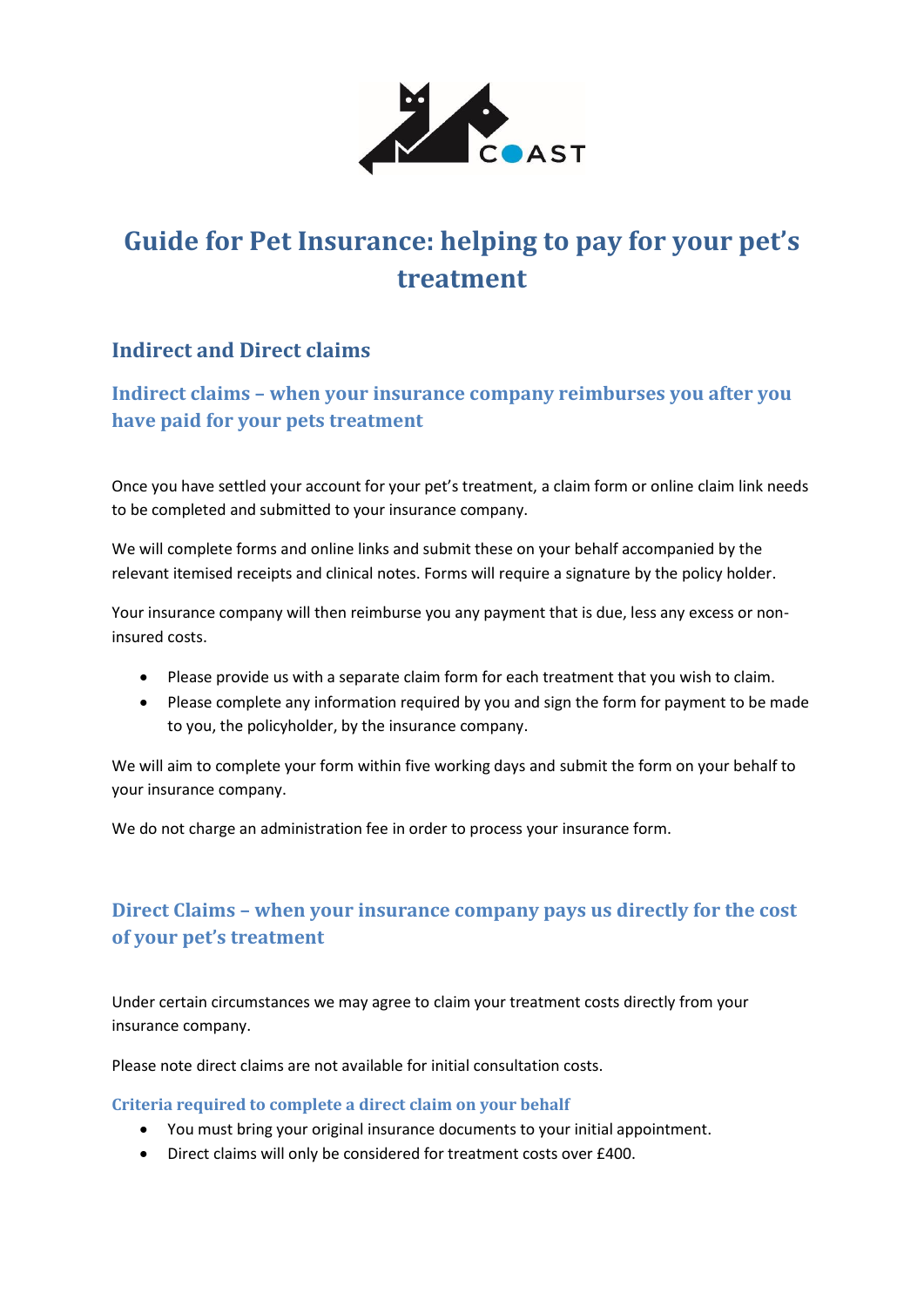- Prior to your visit to us you must contact your insurance company and give them permission to speak to us regarding your policy.
- You must already have submitted a claim to your insurance company for any investigations or treatment performed by your own vet regarding the condition for which you have been referred. This applies even if the cost from your own vet was below your excess amount.
- You must provide a claim form with the policy holder sections completed, signed and dated. The payment section should be completed with payment to be paid directly to the veterinary practice (Coast Veterinary Referrals).
- You must agree to pay the policy excess (unless already paid) and any percentage excess on collection of your pet following treatment.
- You must sign our payment liability form which states that you are responsible for paying all outstanding fees not settled by your insurance company within 45 days of submission of your direct claim.

Once these criteria have been met we will submit a claim on your behalf requesting that payment is made directly to us.

An administration fee is charged when making a direct claim since a significant amount of administration time is required to process your claim and receipt of payment, for work already undertaken, is often delayed by several weeks. A non-claimable fee of £38 is charged for the first direct claim.

Direct claims are not accepted from all companies. The clinic will advise you if we are unable to accept a direct payment claim from your insurance company.

## **Further information regarding making a claim**

## **Pre-authorisation – pre-agreement to pay a claim by your insurance company before treatment commences**

Pre-authorisation for a claim may be requested by some insurance companies prior to treatment being performed or if treatment is expected to exceed a certain amount. You may also wish to request pre-authorisation from your insurance company in advance of treatment being performed in order to give you confidence that your pet's treatment will be covered.

Unfortunately, some insurance companies do not offer pre-authorisation. Please seek advice directly from your insurance company as to whether this service is available.

At least seven working days are required for a pre-authorisation assessment. You should therefore ensure that if required this is requested in plenty of time. Please be aware that pre-authorisation assessment may result in a delay in your pet's treatment.